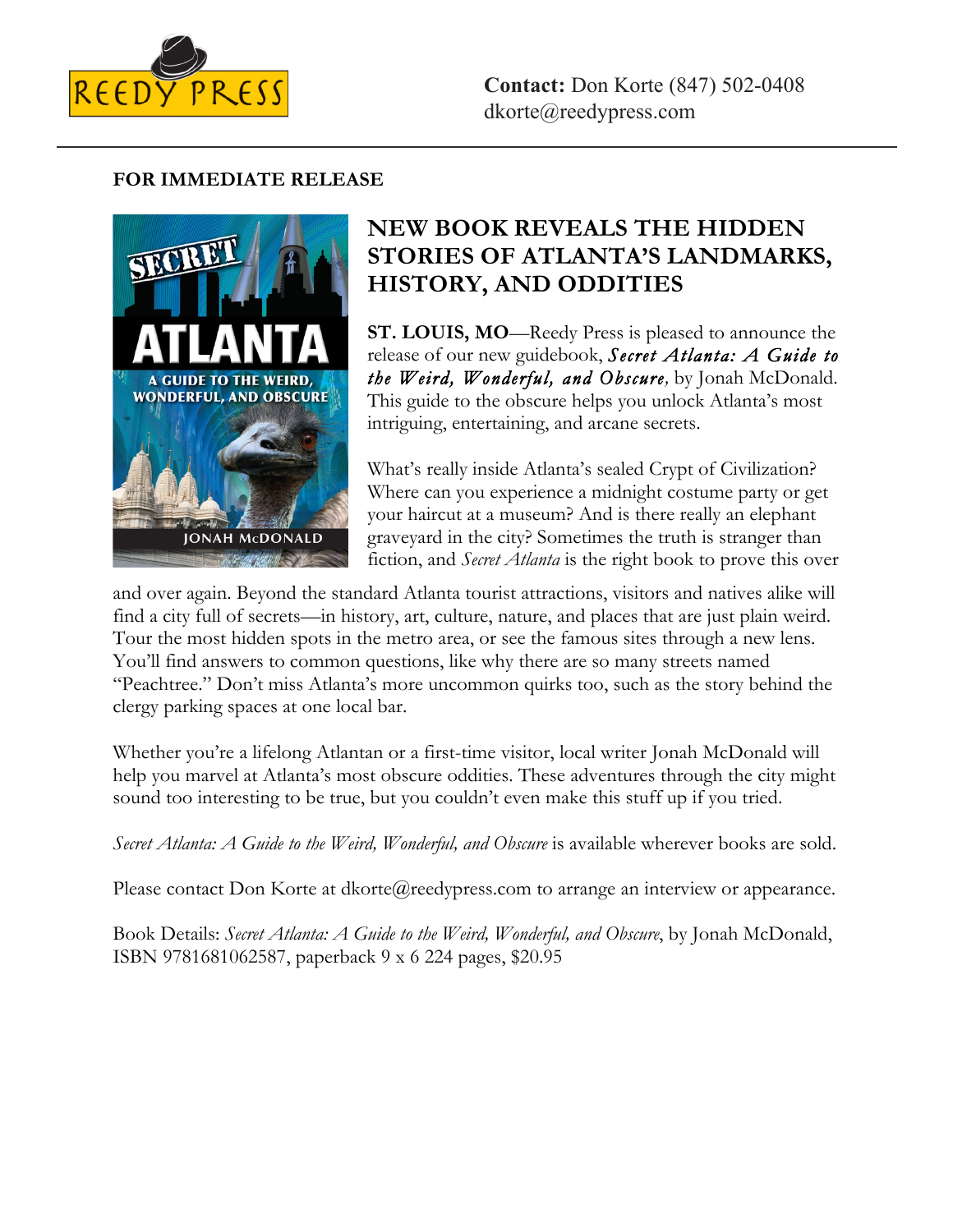## **About the Author**

**Jonah McDonald** is an Atlanta writer, storyteller, historian, and naturalist. He is the author of the popular guidebook *Hiking Atlanta's Hidden Forests: Intown and Out* and serves as a DeKalb County park naturalist. Jonah loves exploring his city via bicycle, canoe, or foot, and believes that there is a new story to learn and tell around every bend. When he's not already on an adventure, Jonah loves finding a new one. Connect with Jonah at jonahmcdonald.com.

### **Author Contact:**

Jonah McDonald, 404-373-8036, jonahpmcd@gmail.com

# **Scheduled Events for** *Secret Atlanta: A Guide to the Weird, Wonderful, and Obscure* **are available on secretatlanta.com**